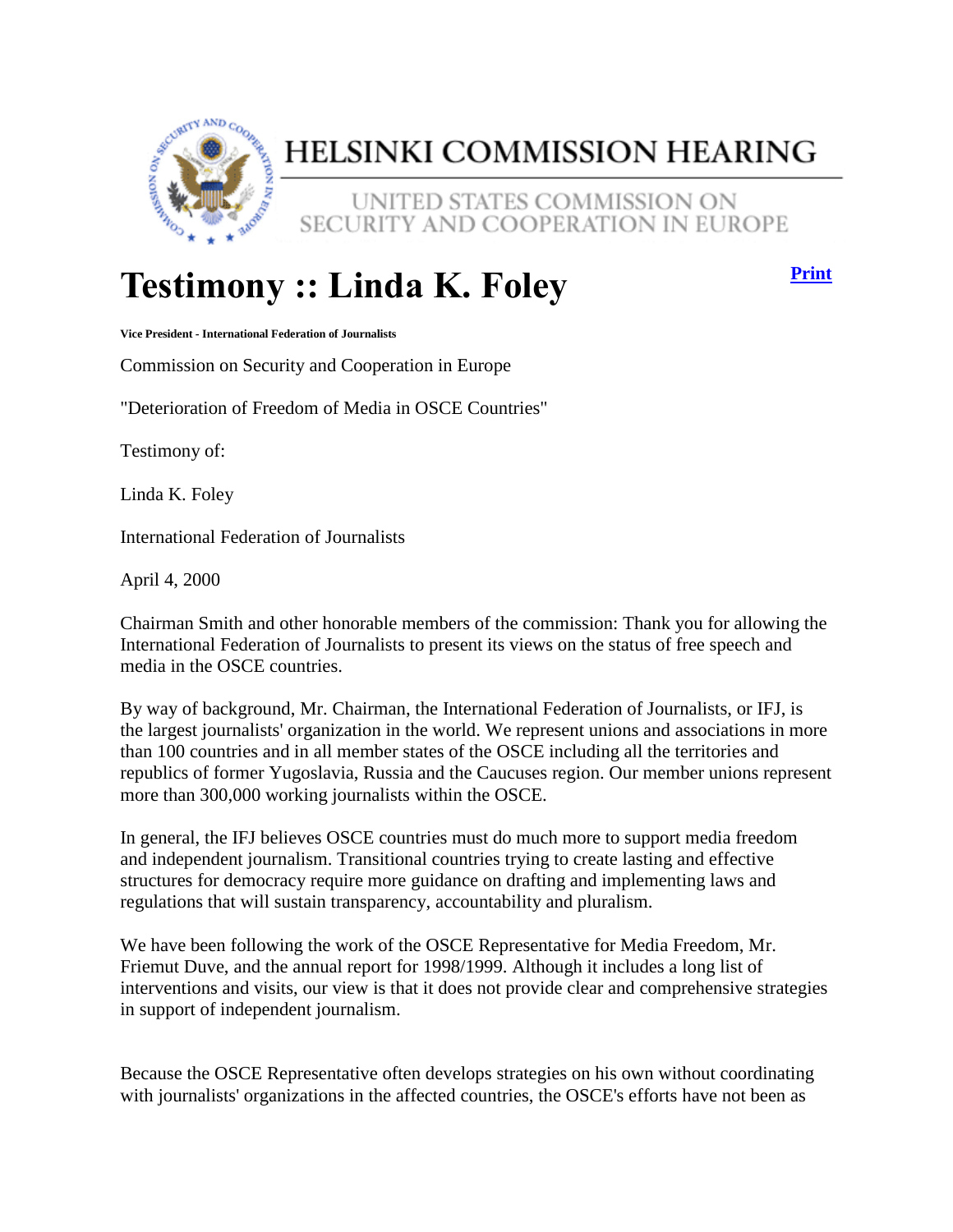effective as they could have been. Instead of operating independently, we believe the OSCE Representative should support programs and activities developed jointly by all journalists' organizations and professional groups that are striving for change within the new democracies.

As an example, Mr. Chairman, Mr. Duve could use his influence to promote truly independent public service broadcasting in these regions. In countries where the free market cannot sustain private broadcasting networks and where private broadcasters are controlled by a mix of economic and political interests, media are used as political and economic weapons. Russia is the most vivid example of this abuse.

Additionally, Mr. Chairman, we believe the Representative on Media Freedom should investigate the impact of media concentration and should speak out against media monopolies. In the United States, where free speech is codified in our Constitution, the alarming and escalating trend toward a few powerful corporations controlling all the major media threatens to undermine our valued national tradition of an independent press.

In his book, "Rich Media, Poor Democracy," noted communications expert Robert W. McChesney writes, "the media have become a significant anti-democratic force in the United States and, to varying degrees, world-wide. The wealthier and more powerful the corporate media giants have become, the poorer the prospects for participatory democracy.

"Behind the lustrous glow of new technologies and electronic jargon," he continues, "the media

system has become increasingly concentrated and conglomerated into a relative handful of corporate hands. This concentration accentuates the core tendencies of a profit-driven, advertising-supported media system; hypercommercialism; and denigration of journalism and public service."

If media ownership concentration threatens democracy in the United States, you can imagine, Mr. Chairman, how it imperils democratic processes in those OSCE countries where citizens just recently received the right to vote. Already, media concentration is an issue of concern in Hungary, Poland and the Czech Republic, for instance, where foreign media owners dominate the private media scene.

Finally, Mr. Chairman, there's the issue of safety of journalists. According to the IFJ's annual report, 87 journalists and media staff were killed in 1999, many of them in OSCE countries.

Serbia continues to be a particularly dangerous place for journalists. Over the past two months the IFJ has seen an unprecedented assault on independent media in Belgrade. Journalists have been prosecuted, radio stations closed, newsrooms raided, transmitters silenced and hundreds of media workers have been fired and victimized.

As you know, Mr. Chairman, during the bombing of the former Yugoslavia last year, even NATO took aim at the media. The IFJ welcomed the misgivings expressed by the OSCE representative about NATO's willingness to make government media targets for bombing.